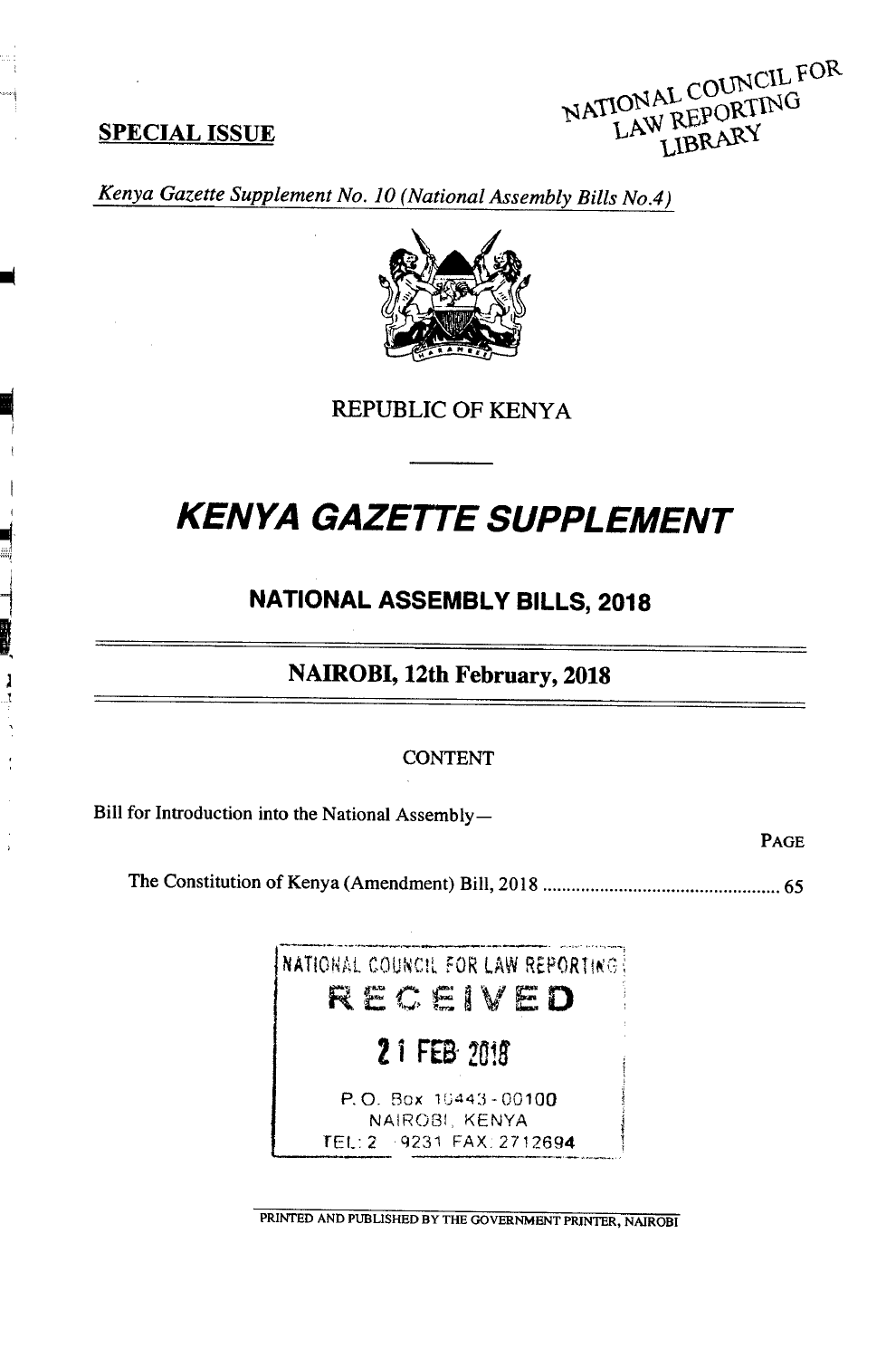# **THE CONSTITUTION OF KENYA (AMENDMENT) BILL, 2018**

#### **A Bill for**

AN ACT of Parliament to amend the Constitution of Kenya-

**ENACTED** by the Parliament of Kenya, as follows-

1. This Act may be cited as the Constitution of Kenya Short title. (Amendment) Act, 2018.

- 2. Article 90 of the Constitution is amended—
- (a) in clause  $(1)$ , by deleting the expression "Articles"  $97(1)(c)$  and  $98(1)(b)$ , (c) and (d)" appearing immediately after the words "provided for under" and substituting therefor the expression "Articles 97(1)(c) and (ca) and 98(1)(c), (d) and (da)";
- by inserting the following new clause immediately after clause  $(1)$ -

"(1A) A person elected to Parliament or a county assembly under clause (1) shall be eligible for re-election for one final term under that clause."

3. Article 97 of the Constitution is amended-

٠

(a) in clause (1) by inserting the following new paragraph immediately after paragraph  $(c)$ —

"(ca) the number of special seat members necessary to ensure that no more than two-thirds of the members elected under clause  $(1)(a)$  are of the same gender;"

by inserting the following new clauses immediately after clause  $(1)$  —

"(1A) The number of special seats under clause (1)(ca) shall be determined after the declaration of the results of a general election.

"(IB) The members referred to in clause  $(1)(c)$ and (ca) shall be elected in accordance with Article 90.

Amendment of Article 97 of the Constitution of Kenya.

Amendment of Article 90 of the Constitution.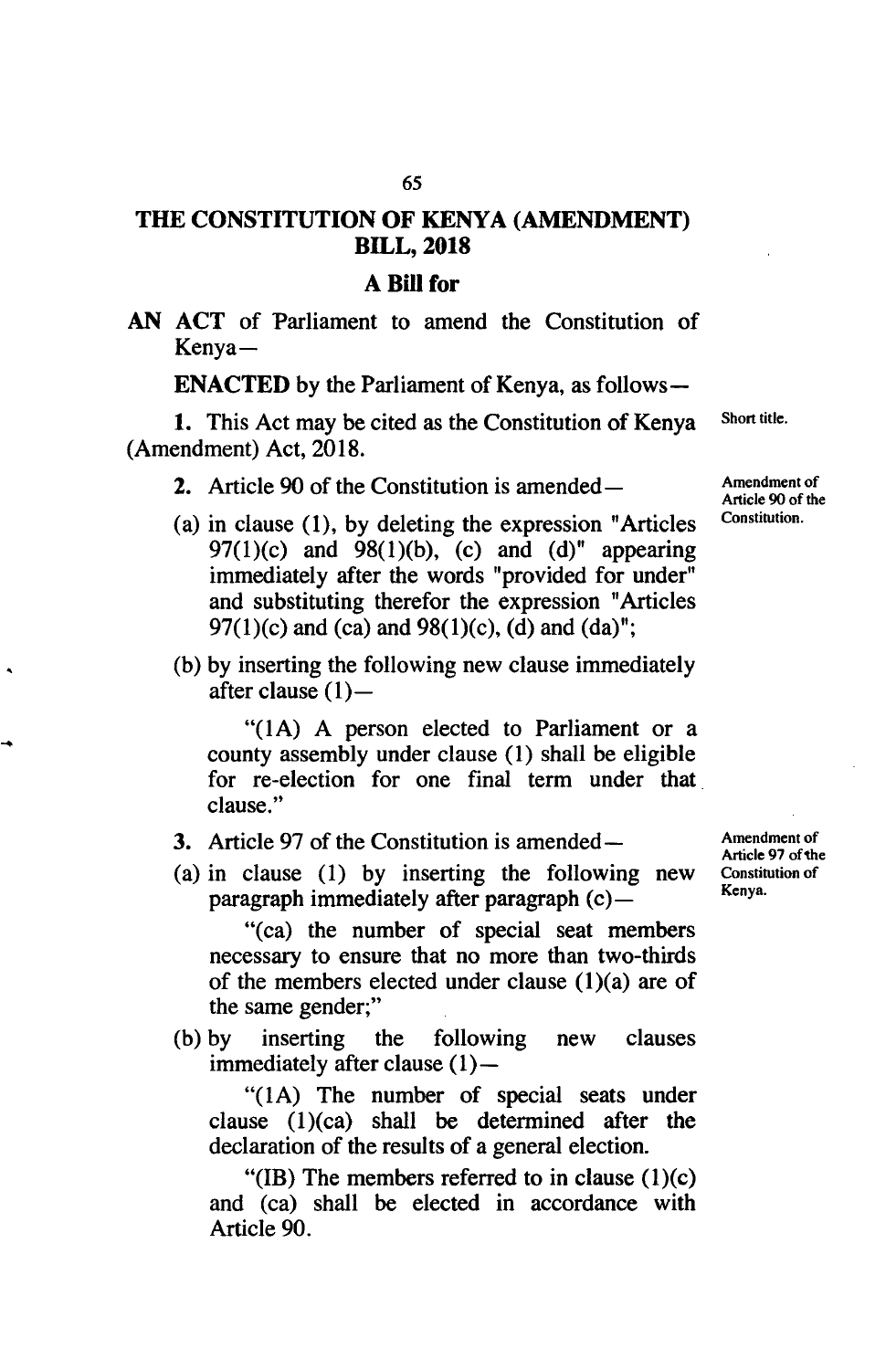" $(1C)$  Subject to clause  $(1D)$ , the provisions of clause  $1$ (ca) shall lapse twenty years from the date of the first general elections after commencement of this Act.

 $\degree$ (1D) Parliament may enact legislation to extend the period under clause (1C) for one further fixed period not exceeding ten years.

"(1E) Legislation under clause (1D) shall be supported by not less than two-thirds of all members of the National Assembly and not less than two-thirds of all the county delegations in the Senate."

- (a) in clause (1) by  $-$ 
	- (i) inserting the following new paragraph immediately after paragraph  $(d)$ —

**Amendment of Article 98 of the Constitution of Kenya.** 

"(da) the number of special seat members necessary to ensure that no more than twothirds of the members elected under clause  $(1)(a)$  are of the same gender;"

by inserting the following new clauses immediately after clause  $(1)$  --

"(lA) The number of special seats under clause (l)(da) shall be determined after the declaration of the results of a general election.

" $(1B)$ Subject to clause (1C), the provisions of clause  $1(da)$  shall lapse twenty years from the date of the first general elections after commencement of this Act.

"(1C) Parliament may enact legislation to extend the period under clause (1B) for one further fixed period not exceeding ten years.

" $(1D)$  Legislation under clause  $(1C)$  shall be supported by not less than two-thirds of all members of the National Assembly and not less than two-thirds of all the county delegations in the Senate."

(b) in clause 2, by deleting the expression  $(1)(c)$  and (d)" appearing immediately after the words "to in clause" and substituting therefor the expression  $''(1)(c)$ , (d) and (da)".

<sup>4.</sup> Article 98 of the Constitution is amended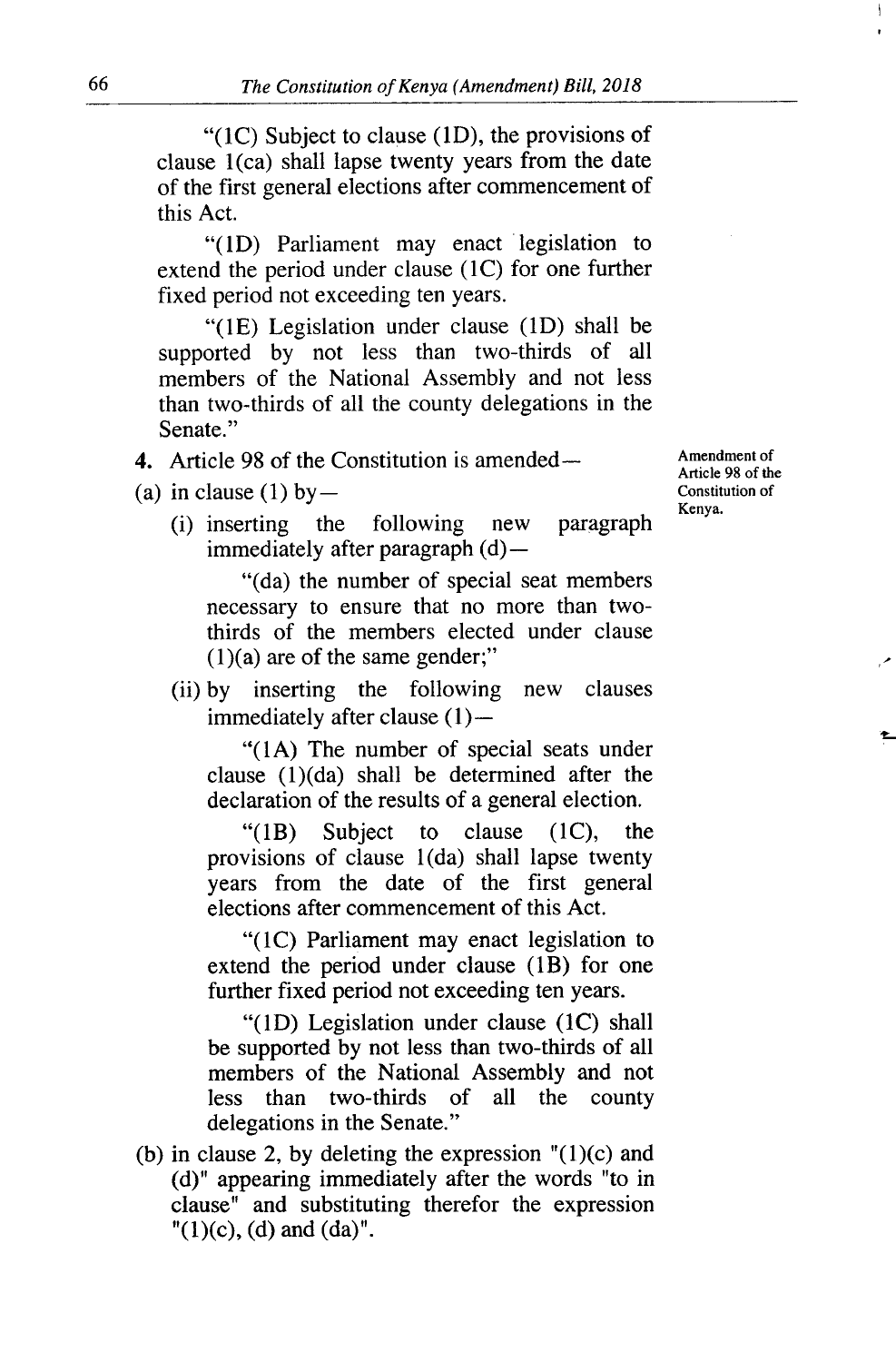### **MEMORANDUM OF OBJECTS AND REASONS**

The principal object of this Bill is to amend the Constitution to ensure that the membership of the National Assembly and the Senate conforms to the two-thirds gender principle provided for in Article 81(b) of the Constitution. The Bill seeks to give effect to the two-thirds gender principle through the creation of special seats. that will ensure that the gender principle is realized in Parliament over a period of twenty years from the next general election. It is hoped that by that time, both genders will have been given a level playing field and will be able to compete on an equal plane. The Bill therefore proposes to amend Articles 90, 97 and 98 of the Constitution.

Clause 1 of the Bill is the short title.

Clause 2 of the Bill proposes to amend Article 90 of the Constitution to reflect the amendments proposed to Article 97 and 98 and to ensure that empowerment through nomination is spread to as many people as possible by precluding persons elected to any House of Parliament or county assemblies by way of nomination from enjoying such a nomination for more than two terms.

Clauses 3 and 4 of the Bill proposes to amend Article 97 and 98 of the Constitution to ensure that both Houses of Parliament comply with the two-thirds gender principle that the special seats are allocated proportionate to the number of seats won by a political party. The number of special seats is to be determined after a general election. A sunset clause of twenty-years is included in the amendment with an option for extension for one further fixed period of ten years as it is expected that by that time enormous gains will have been made with regard to gender parity in elected members of Parliament.

This Bill does not delegate legislative powers nor does it limit any fundamental rights and freedoms.

The enactment of this Bill shall occasion additional expenditure of public funds.

Dated the 1st February, 2018.

ADEN DUALE, *Leader* of *Majority Party.*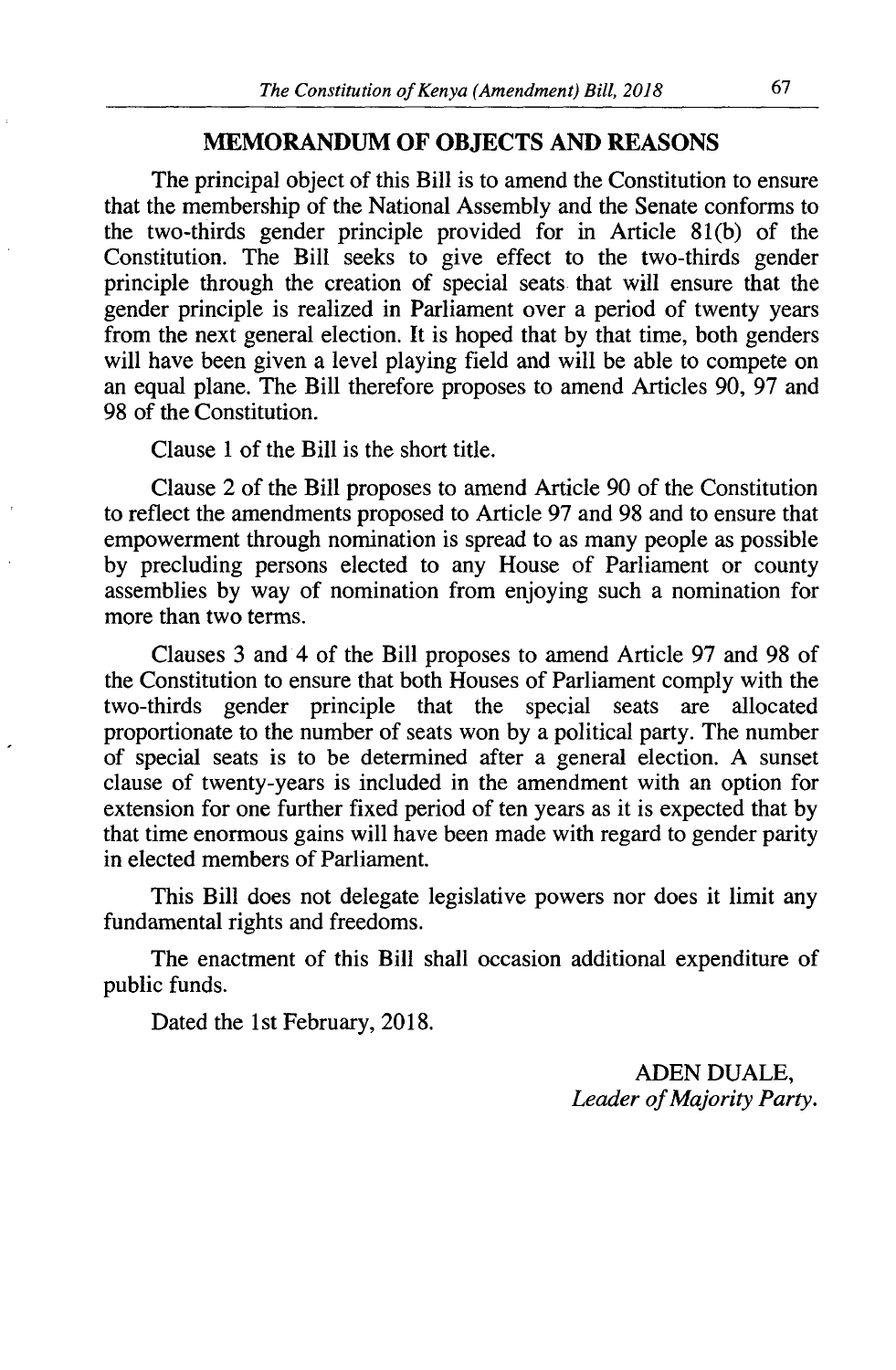*Article, 90 of the Constitution of Kenya which it is proposed to be amended-*

90. (1) Elections for the seats in Parliament provided for under Articles  $97(1)(c)$  and  $98(1)(b)$ , (c) and (d), and for the members of county assemblies ullder article  $J77(1)(b)$  and (c), shall be on the basis of proportional representation by use of party lists.

(2) The Independent Electoral and Boundaries Commission shall be responsible for the conduct and supervision of elections for seats provided for under clause (1) and shall ensure that-

- (a) each political party participating in a general election nominates and submits a list of all the persons who would, stand elected if the party were to be entitled to all the seats provided for under clause (1), within the time prescribed by national legislation;
- (b) except in the case of the seats provided for under Article  $98(1)(b)$ , each party list comprises the appropriate number of qualified candidates and alternates between male and female candidates in the priority in which they are listed; and
- except in the case of county assembly' seats; each party list reflects the regional and ethnic diversity of the people of Kenya.

(3) The seats referred to in clause (1) shall be allocated to political parties in proportion to the total number of seats won by candidates of the political party at the general election.

*Article 97 of the Constitution of Kenya which it is proposed to be amended-*

- 97. (1) The National Assembly consists of -
- (a) two hundred and ninety members each elected.by the registered voters Of single member constituencies;
- (b) forty-seven women, each elected by the registered voters of the counties, each county constituting a single member constituency;
- twelve members nominated by parliamentary political parties according to their proportion of members of the National Assembly in accordance with Article 90, to represent special interests including the youth, persons with disabilities and workers; and

(d) the Speaker, who is an ex officio member.

(2) Nothing in this Article shall by construed as excluding any person from contesting an election tinder clause  $(1)(a)$ .